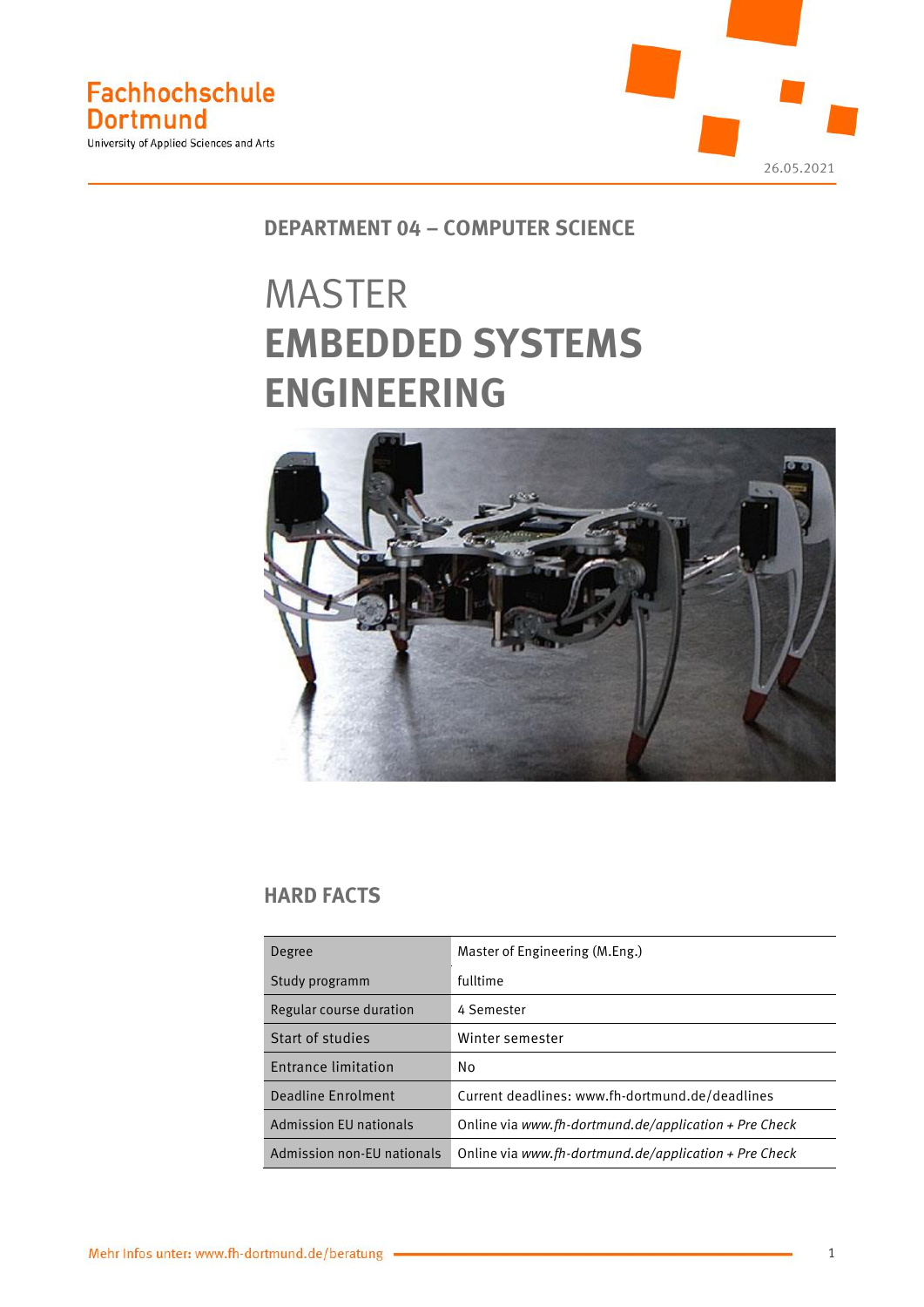## **EMBEDDED SYSTEMS ENGINEERING CONTENT AND STRUCTURE**

The program qualifies in the field of scientific research as well as in areas of professional practice

The master study course *Embedded Systems Engineering* leads to a degree which qualifies individuals both in the field of scientific research as well as in areas of professional practice. They are being prepared for technical careers but also for senior management assignments in technical projects. Furthermore, a subsequent career in academic research is also an option. If the master's Examination has been passed, Dortmund University of Applied Sciences and Arts, Fachhochschule Dortmund, awards the degree Master of Engineering (M.Eng.). It confirms that the students have acquired the advanced professional expertise as well as the methodological and key skills required in order to work independently in their profession, and that they are capable to work independently in an entrepreneurial context on the basis of scientific findings and methods.

The master program will be completed in 4 semesters within the standard course duration. A teaching program with compulsory courses in the first and second semester provides basic competences and enables the students to develop their distinctive profile within the scope of their main focus areas. This is combined with a 2-semester research phase with electives and thesis projects. Through the subject range offered by the *Ruhr Master School (RMS)*, the compulsory elective studies are integrated in a cross-university network. This offer is completed by international, project-oriented components and summer schools as well as symposia. The workload for the course of studies amounts to a total of 3,600 hours (900 hours per semester), including time for the Master's thesis. To successfully complete the course of studies, a total of 120 credit points according to the *European Credit Transfer and Accumulation System (ECTS)* must be obtained.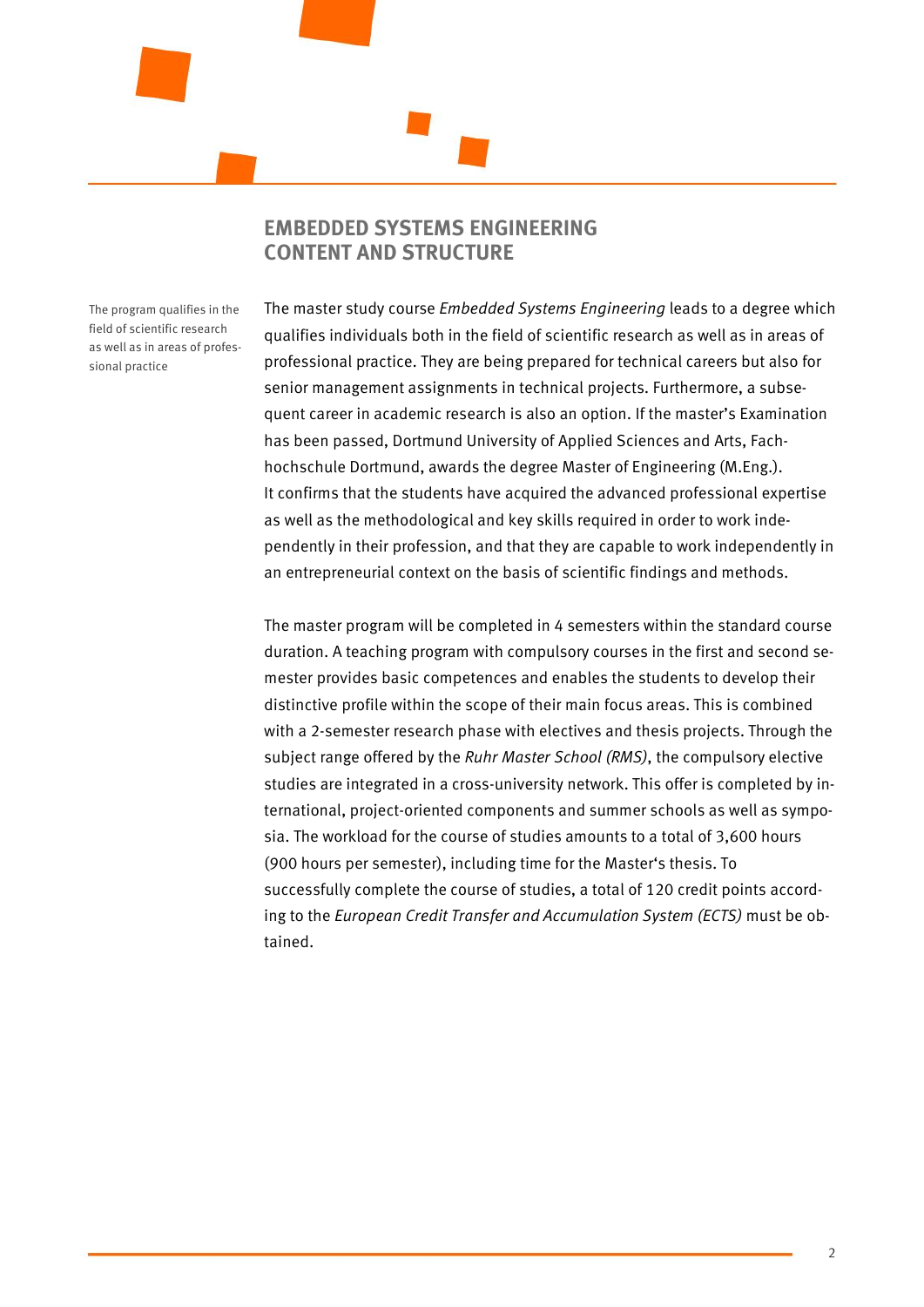

# **STUDY COURSE PLAN\* – EMBEDDED SYSTEMS ENGINEERING**

| 1.                                  | Mathematics for                     | Distributed and         | <b>Embedded Soft-</b>     | Requirements               | Scientific & Trans- |  |
|-------------------------------------|-------------------------------------|-------------------------|---------------------------|----------------------------|---------------------|--|
| <b>Semester</b>                     | Signal & Controls                   | <b>Parallel Systems</b> | ware Engineering          | Engineering                | versal Skills       |  |
| 2.                                  | <b>Mechatronic Sys-</b>             | Microelectronics &      | <b>R&amp;D Project</b>    | <b>Signals and Control</b> | Elective            |  |
| <b>Semester</b>                     | tems Engineering                    | HW/SW Co-Design         | Management                | <b>Systems</b>             |                     |  |
| $\overline{3}$ .<br><b>Semester</b> | Elective                            | Elective                | Research Project (Thesis) |                            |                     |  |
| Ч.<br>Semester                      | <b>Master Thesis and Colloguium</b> |                         |                           |                            |                     |  |

\*This is a thematic overview of the course contents. Detailed information on the exact names of the courses, information on Electives, ECTS or semester hours per week can be found in the module handbook on the page *www.fh-dortmund.de/ese.*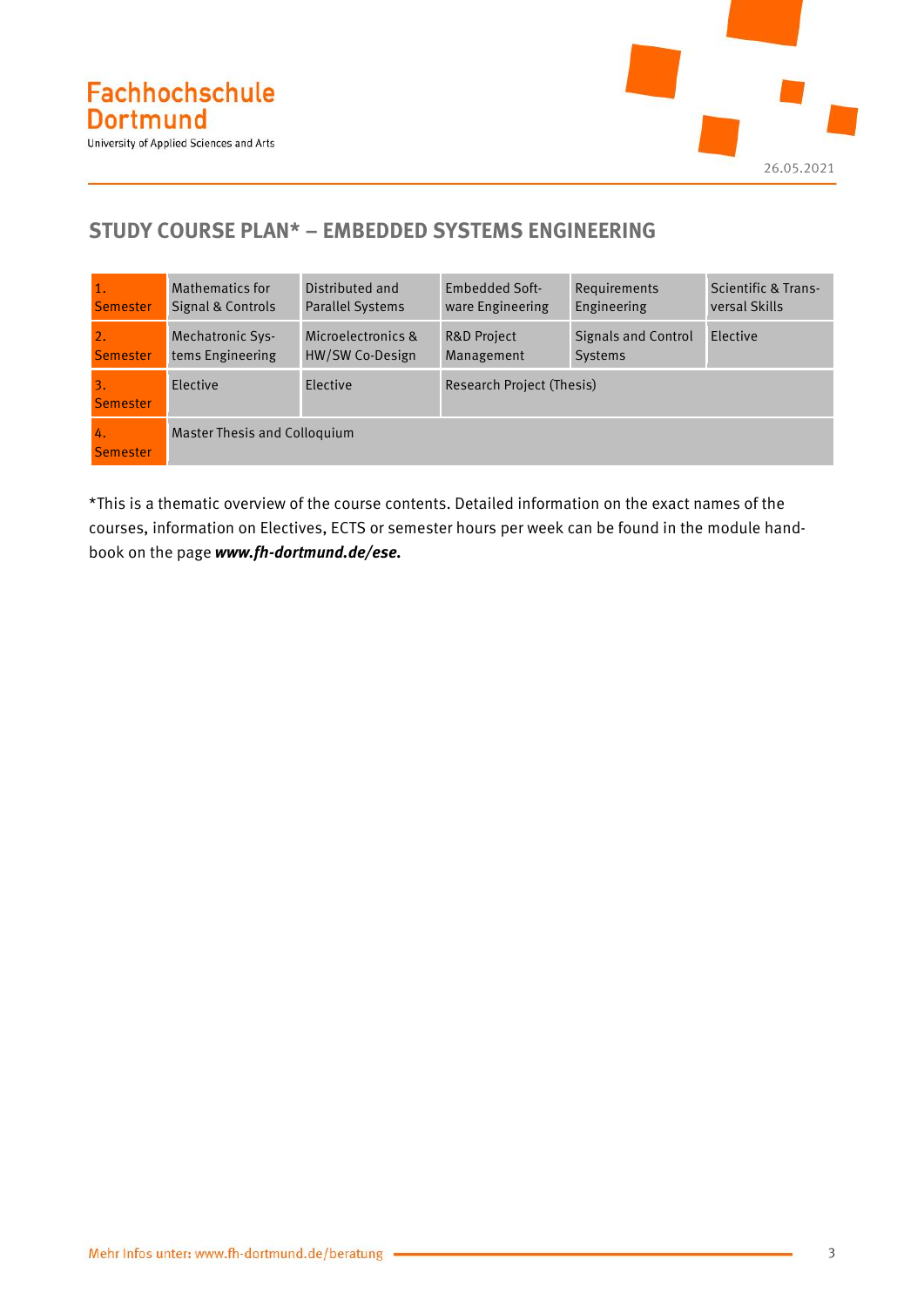

## **PERSPECTIVES AFTER GRADUATION**

#### **Professional perspectives**

Graduates of this master course find their job opportunities:

- in automotive industry
- in industrial automation
- in medical technology
- in research institutes

#### **Information und counselling Career Service**

Further information: *www.fh-dortmund.de/careerservice*

## **ADMISSION REQUIREMENTS**

#### **Required degree**

Diplom or Bachelor degree

Bachelor of Science or Bachelor of Engineering (at least 180 ECTS), Diplom-Engineer in the field of Computer Science, Electrical Engineering or Information Technology; or foreign equivalent with a final grade or mark of at least "good" (2.5). It must have included relevant competence in the areas of Software Engineering, Control Engineering, Signal Processing and Systems Engineering (cf. Study and examination regulation on *www.fh-dortmund.de/pruefungsordnung*). Course programs at foreign universities must include a final thesis comparable to the course programs at German universities with regard to the minimum quality requirements. An expert committee of the Master Course *Embedded Systems for Mechatronics* will check if these requirements are achieved.

#### **Proof of English language skills**

Proof of required English language proficiency acquired in the TOEFL ITP test with at least 550 points or in the TOEFL iBT test with at least 90 points, taken within the last two years before the application. The proof of language proficiency can also be provided by other test types equivalent to the TOEFL test in accordance with the *Common European Framework of Reference for Languages*: Learning, Teaching, Assessment - CEFR, (e.g. IELTS with a score of at least 6.5). In exceptional cases, the proof can be provided by an equivalent certificate or other certificates that confirm the corresponding minimum requirements (equivalent to C1 of the *Common European Framework of Reference for Languages*). An appointed committee decides whether the equivalence is met.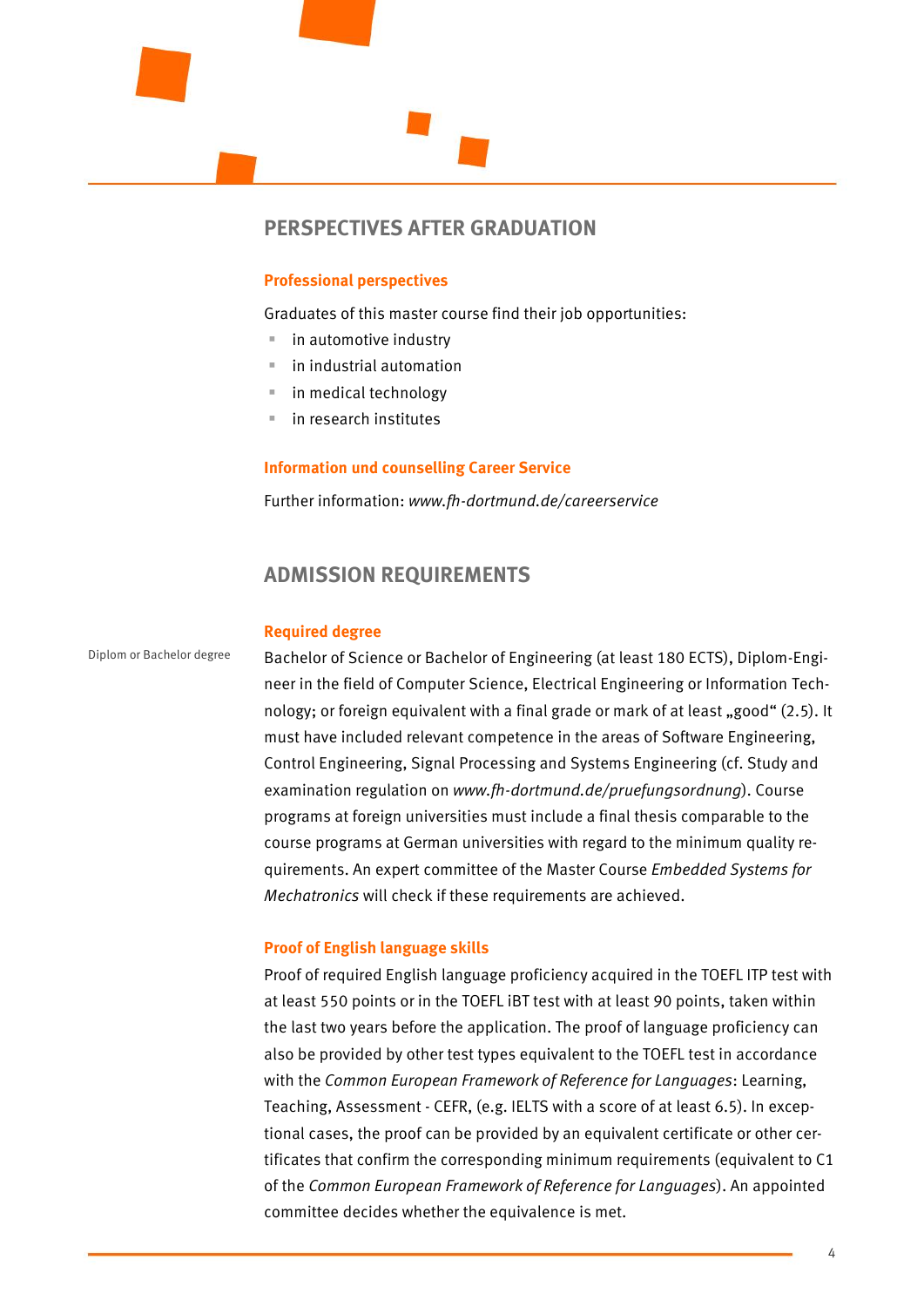

#### **Pre-Check Form**

In order to be able to verify before the application whether you meet the requirements for admission to the program all applicants (EU, German, non-EU) are highly recommended to send us their documents for a pre-check to [service-esm@fh-dortmund.de.](mailto:service-esm@fh-dortmund.de)

Therefore, please send one PDF containing your bachelor's certificate and transcripts, your CV, your language certificates and the filled-out form sheet. After the pre-check you will be provided with instructions and a link to the online portal.

Fachhochschule Dortmund Department of Information Engineering – Master Embedded Systems Engineering – service-esm@fh-dortmund.de

#### **More Details and the Pre-Check Form sheet**

*www.fh-dortmund.de/ese*

## **APPLICATION AND ADMISSION**

Start of studies in winter semester

The courses of the Master Embedded Systems Engineering start in the winter semester only and are usually offered in an annual frequency. Allocation of study places will be made by the Fachhochschule. Although there is no admission restriction for the Master *Embedded System for Mechatronics*, the above specified requirements are valid.

#### **EU-nationals and with EU-nationals equated**

EU-nationals and with EU-nationals equated, meaning:

- EU-nationals.
- Non-EU nationals who have obtained their university entrance qualification within the EU or Liechtenstein, Norway or Iceland
- **E** Members of the European Economic Area (EEA): Norway, Liechtenstein and Iceland,
- Non-EU nationals who live in Germany and married to an EU- or EEA-national who are working in Germany, or
- Non-EU nationals who live in Germany and have a parent who is EU- or EEA national and has worked or work in Germany,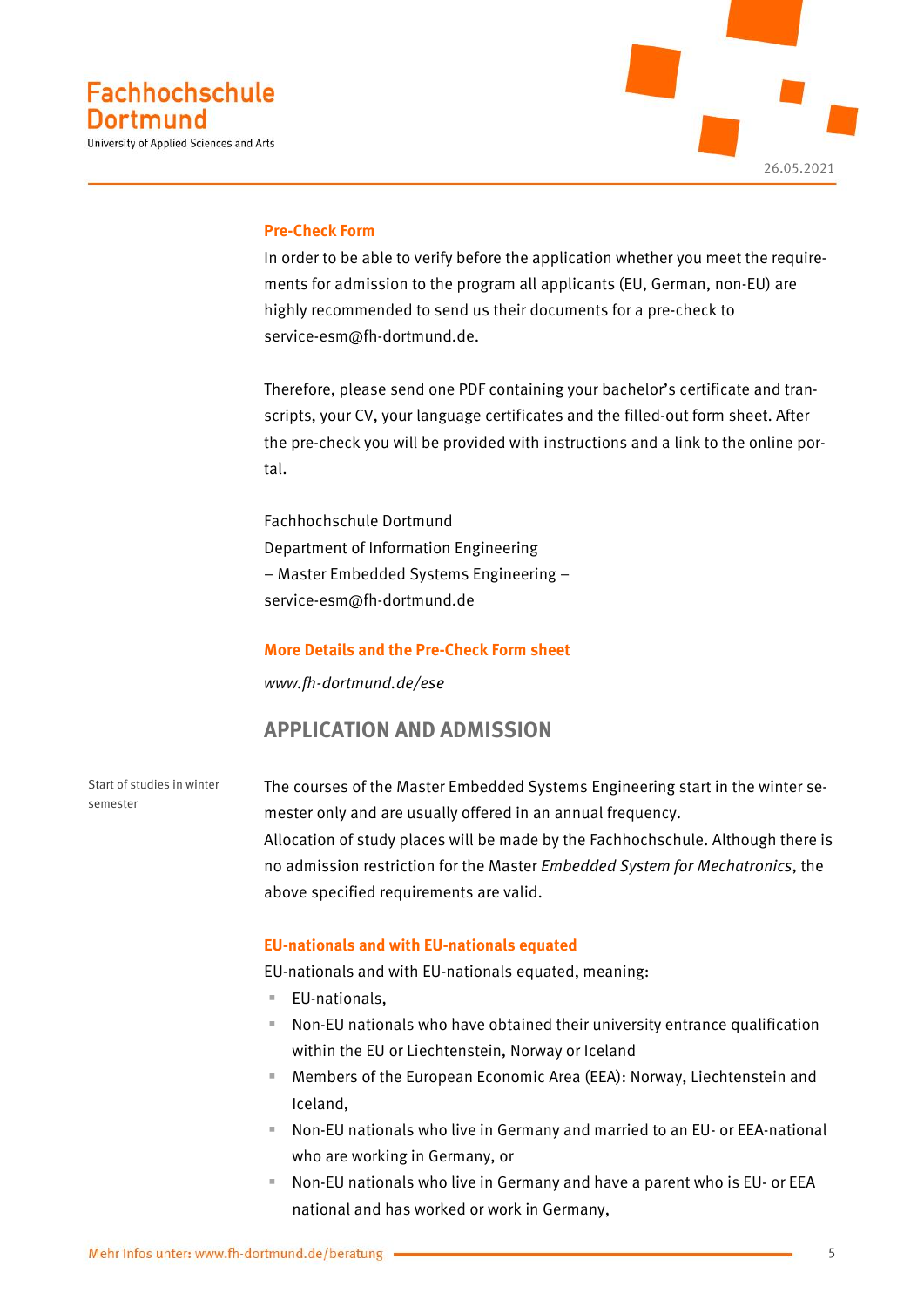must register online via *www.fh-dortmund.de* for application beginning in mid-May. Deadline for applications via: *www.fh-dortmund.de/deadlines*

#### **Application and admission of non-EU national**

All international applicants will be able to apply online at Fachhochschule Dortmund. The application will start in April. Current deadlines via: *www.fh-dortmund.de/deadlines*

If you have questions concerning application, study structure, content of course and process of studies, please address to the Department counsellors (see *Further information and counselling*).

## **SEMESTER CONTRIBUTION**

A semester contribution must be paid for the use of social and student facilities (student restaurant, student hostels, membership to student union, special-rate student ticket for public transportation in the federal state of North-Rhine Westphalia). Find current contribution here: *www.fh-dortmund.de/semesterbeitrag*

If you need information on financing of studies, please address to the Student Advisory Service (Studienberatung).

Information on BAföG (federal student support) will be given by the BAföG-Amt of the Studentenwerk.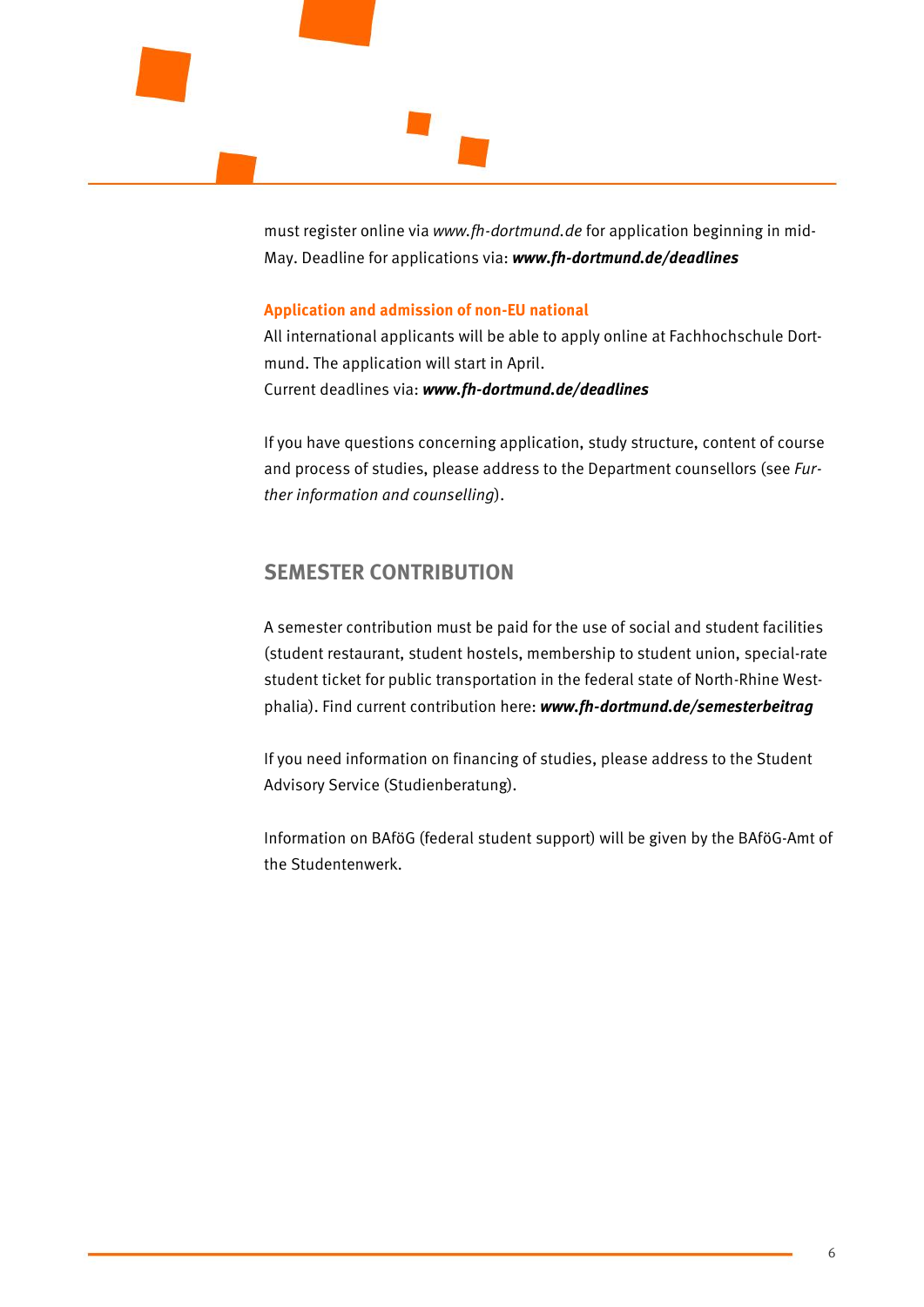University of Applied Sciences and Arts



# **FURTHER INFORMATION AND COUNSELLING**

### **Student Advisory Service**

P 0231 9112-8965 [studienberatung@fh-dortmund.de](mailto:studienberatung@fh-dortmund.de) Office hours: *www.fh-dortmund.de/student-advisory-service*

#### **Team des International Office**

P 0231 9112-9266 [international-office@fh-dortmund.de](mailto:international-office@fh-dortmund.de) contact: *[www.fh-dortmund.de/contact-io](http://www.fh-dortmund.de/contact-io)* Office hours: Monday, Wednesday, Friday 9.30 – 12.30 a.m. Tuesday:  $1 - 4$  p.m.

#### **Department counsellors**

#### **Course Director**

Prof. Dr. Rolf Schuster Emil-Figge-Str. 42 Room C.3.44 44227 Dortmund P 0231 9112-9711

Prof. Dr. Andreas Becker Sonnenstr. 96 Room 619 44139 Dortmund

#### **Course Coordinator**

Thorsten Ruben Emil-Figge-Str. 42 room C.3.50 44227 Dortmund

service-esm@fh-dortmund.de

The Student Advisory Service (Studienberatung) will help you, if you have questions regarding choice of study course, admission requirements, financial support etc.

Responsible for applicants from Non-EU countries and questions regarding language tests

If you have questions concerning application, study structure, content of courses and process of studies, please address to the Department counsellors